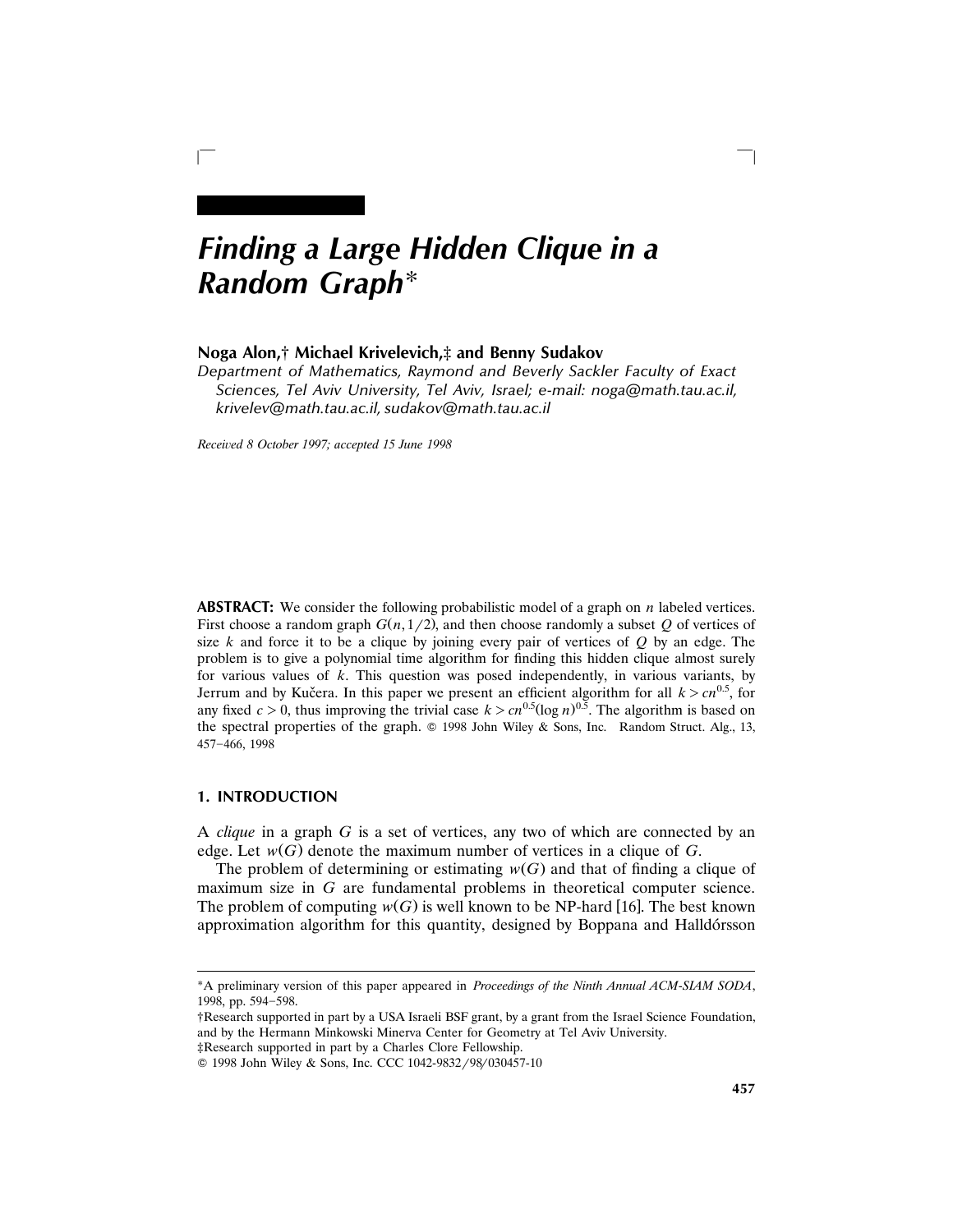[8], has a performance guarantee of  $O(n/(\log n)^2)$ , where *n* is the number of vertices in the graph. When the graph contains a large clique, there are better algorithms, and the best one, given in [3], shows that if  $w(G)$  exceeds  $n/k+m$ , where *k* is a fixed integer and  $m > 0$ , then one can find a clique of size  $\tilde{\Omega}(m^{3/(k+1)})$  in polynomial time, where here the notation  $g(n) = \tilde{\Omega}(f(n))$  means, as usual, that  $g(n) \ge \Omega(f(n) / (\log n)^c)$  for some constant *c* independent of *n*.

On the negative side, it is known, by the work of  $[5]$  following  $[9]$  and  $[6]$ , that for some  $b > 0$  it is impossible to approximate  $w(G)$  in polynomial time for a graph on *n* vertices within a factor of  $n^b$ , assuming  $P \ne NP$ . The exponent *b* has since been improved in various papers, and recently it has been shown by Håstad [13] that it is in fact larger than  $(1 - \delta)$  for every positive  $\delta$ , assuming NP does not have polynomial time randomized algorithms. Another negative result, proved in [1] following [20], shows that it is impossible to approximate  $w(G)$  for an *n* vertex graph within a factor of  $n/log<sup>7</sup> n$  by a polynomial size *monotone* circuit.

These facts suggest that the problem of finding the largest clique in a general graph is intractable. It is thus natural to study this problem for appropriately randomly generated input graphs. This is of interest theoretically, and is motivated by the fact that in real applications the input graphs often have certain random properties. The study of the performance of algorithms on random input graphs gained popularity recently; see the survey of Frieze and McDiarmid [10] and its many references.

Let  $G(n, 1/2)$  denote the random graph on *n* labeled vertices obtained by choosing, randomly and independently, every pair *ij* of vertices to be an edge with probability  $1/2$ . It is known that almost surely (that is, with a probability that approaches 1 as *n* tends to infinity), the value of  $w(G)$  is either  $\lfloor r(n) \rfloor$  or  $\lfloor r(n) \rfloor$ , for a certain function  $r(n) = (2 + o(1))\log_2 n$ , which can be written explicitly (cf., e.g.,  $[4]$ ). Several simple polynomial time algorithms (see, e.g.,  $[12]$ ) find, almost surely, a clique of size  $(1 + o(1))\log_2 n$  in  $G(n, 1/2)$ , that is, a clique roughly half the size of the largest one. However, there is no known polynomial time algorithm that finds, almost surely, a clique of size at least  $(1+\epsilon)\log_2 n$  for any fixed  $\varepsilon > 0$ . The problem of finding such an algorithm was suggested by Karp [17]. His results, as well as more recent ones of Jerrum  $[14]$ , implied that several natural algorithms do not achieve this goal, and it seems plausible to conjecture (see [14]) that in fact there is no polynomial time algorithm that finds, with probability more than a half, say, a clique of size bigger than  $(1 + \epsilon) \log_2 n$ . This conjecture has certain interesting cryptographic consequences, as shown in  $[15]$ .

The situation may become better in a random model in which the biggest clique is larger. Following [14], let  $G(n, 1/2, k)$  denote the probability space whose members are generated by choosing a random graph  $G(n, 1/2)$  and then by placing randomly a clique of size  $k$  in it. As observed by Kučera [18], if  $k$  is bigger than  $c\sqrt{n} \log n$  for an appropriate constant *c*, the vertices of the clique would almost surely be the ones with the largest degrees in *G*, and hence it is easy to find them efficiently. Can we design an algorithm that finds the biggest clique almost surely if *k* is  $o(\sqrt{n} \log n)$ ? This problem was mentioned in [18]. Here we solve it, by showing that for every  $\epsilon > 0$  there is a polynomial time algorithm that finds, almost surely, the unique largest clique of size *k* in  $G(n, 1/2, k)$ , provided  $k \geq \epsilon n^{1/2}$ . Although this beats the trivial algorithm based on the degrees only by a logarithmic factor,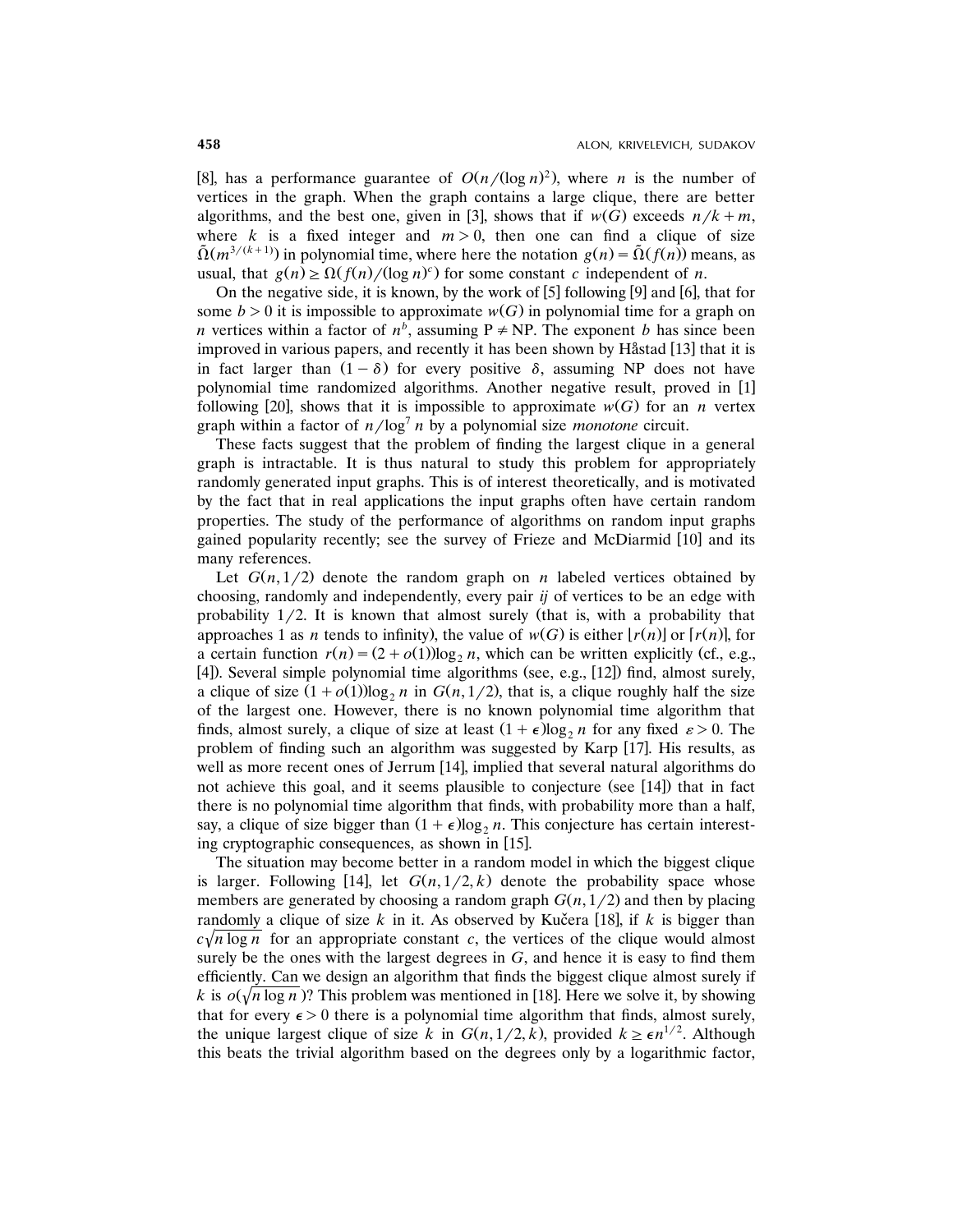the technique applied here, which is based on the spectral properties of the graph and resembles the basic approach in  $\left[3\right]$ , is interesting, and may be useful for tackling related problems as well.

### **2. THE MAIN RESULT**

In this section we describe our algorithm and analyze its performance on graphs generated according to the distribution  $G(n, 1/2, k)$ . The results can easily be extended to similar models of random graphs. Since the trivial algorithm based on the degrees solves the clique problem almost surely for  $k > c\sqrt{n \log n}$ , we assume, from now on, that  $k = O(\sqrt{n} \log n)$ . We also assume, whenever this is needed, that  $n$  is sufficiently large. To simplify the presentation, we omit all floor and ceiling signs whenever these are not crucial.

### **2.1. The Basic Algorithm**

In this subsection we describe the basic algorithm dealing with a hidden clique of size at least  $10\sqrt{n}$ . The algorithm is based on the spectral properties of the adjacency matrix of the graph. After the analysis of the algorithm in the next subsection we explain, in Subsection 2.3, how to modify the basic algorithm to reduce the constant 10 to any positive constant.

Given a graph  $G = (V, E)$ , denote by *A* the adjacency matrix of *G*, that is, the *n* by *n* matrix  $(a_{uv})_{u,v \in V}$  defined by  $a_{uv} = 1$  if  $uv \in E$  and  $a_{uv} = 0$  otherwise. It is well known that since A is symmetric, it has real eigenvalues  $\lambda_1 \geq \cdots \geq \lambda_n$  and an orthonormal basis of eigenvectors  $v_1, \ldots, v_n$ , such that  $Av_i = \lambda_i v_i$ . The crucial point of the algorithm is that one can almost surely find a big portion of the hidden clique from the second eigenvector of *A*. Since there are several efficient algorithms to compute the eigenvectors and eigenvalues of symmetric matrices (see, e.g., [19]), we can certainly calculate  $v_2$  in polynomial time. Our first algorithm is very simple and consists of two stages.

#### *Algorithm A.*

Input: A graph  $G = (V, E)$  from the distribution  $G(n, 1/2, k)$  with  $k \geq 10\sqrt{n}$ .

1. Find the second eigenvector  $v_2$  of the adjacency matrix of *G*.

2. Sort the vertices of *V* by decreasing order of the absolute values of their coordinates in  $v_2$  (where equalities are broken arbitrarily) and let *W* be the first *k* vertices in this order. Let  $Q \subset V$  be the set of all vertices of *G* that have at least  $3k/4$  neighbors in W.

Output: The subset  $Q \subset V$ .

This completes the description of the algorithm.

### **2.2. The Properties of the Second Eigenvector**

We claim that almost surely the above algorithm finds the (unique) clique of size *k* in *G*. To prove this fact we first need to establish some results about the spectrum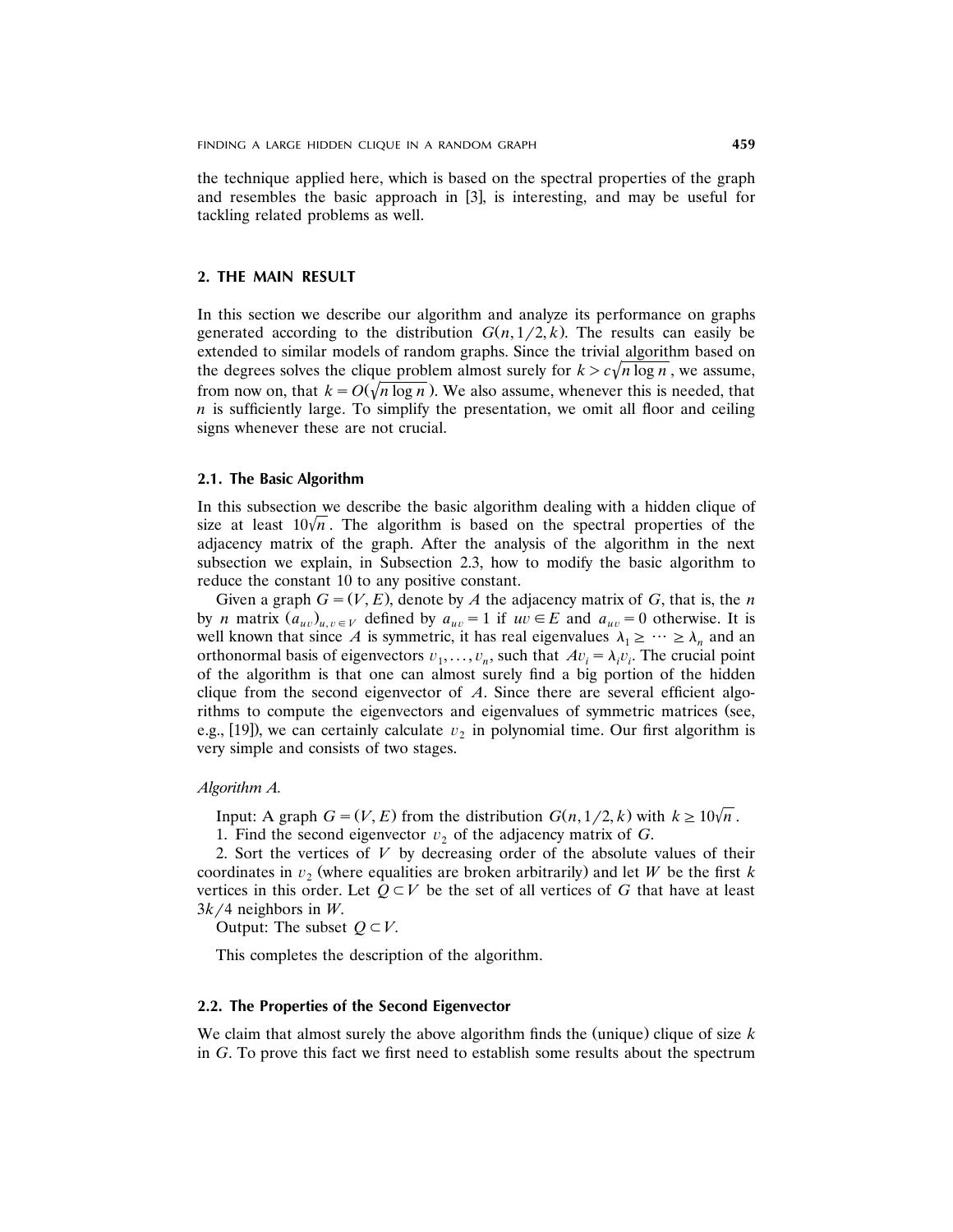of  $G$ . For the analysis of the algorithm we assume that the set of vertices  $V$  is  $(1, \ldots, n)$ , and the hidden clique *Q* in *G* consists of the first *k* vertices of *V*.

**Proposition 2.1.** *Let*  $G = G(n, 1/2, k)$ , where  $k = o(n)$ ; *then almost surely the eigenvalues*  $\lambda_1 \geq \cdots \geq \lambda_n$  *of the adjacency matrix A of G satisfy* (i)  $\lambda_1 \geq (\frac{1}{2} + o(1))n$ .

(ii)  $\lambda_i \leq (1 + o(1))\sqrt{n}$  *for all*  $i \geq 3$ .

*Proof.* By the variational definition of the eigenvalues of  $A$  (see, e.g., [23], pp.  $99-101$ ) we have that

> *x <sup>t</sup>Ax x <sup>t</sup>Ax*  $\lambda_i = \max_{\dim F = i} \min_{x \in F, x \neq 0} \frac{\pi}{x^t x} = \min_{\dim F = n - i + 1} \max_{x \in F, x \neq 0} \frac{\pi}{x^t x},$

where  $F$  ranges over all subspaces of  $R<sup>n</sup>$  of the appropriate dimension. In particular,  $\lambda_1$  is simply the maximum of  $x^t A x / x^t x$  over all nonzero vectors *x*. Therefore by taking  $x$  to be the all 1 vector, we obtain the well-known result that  $\lambda_1$  is at least the average degree of *G*. By the known estimates for the binomial distribution, the average degree of *G* is  $(1/2 + o(1))n$  almost surely. This proves (i).

To prove (ii) we need the following result about the spectrum of the random graph, proved by Füredi and Komlós [11].

**Lemma 2.2.** Let  $\lambda_1 \geq \cdots \geq \lambda_m$  be the eigenvalues of the adjacency matrix of the *random graph*  $G(m, 1/2)$ ; *then almost surely* 

$$
\max_{i\geq 2}|\lambda_i|\leq \sqrt{m}+O\big(m^{1/3}\log m\big).
$$

To bound the eigenvalues of the matrix *A*, we represent the graph *G* as an edge disjoint union of two random graphs. Let  $G_2 = G(k, 1/2)$  be the random graph on the set of vertices of the clique *Q*. Denote by  $A_2$  the adjacency matrix of the graph, which is the union of  $G_2$  together with the remaining  $n-k$  isolated vertices. Remove all of the edges of  $G_2$  from  $G$  and denote by  $A_1$  the adjacency matrix of the remaining graph  $G_1$ . It is easy to see that  $G_1$  is obtained according to the distribution *G*(*n*, 1/2). By definition,  $A = A_1 + A_2$ . Denote by  $u_i$  the eigenvector of  $A_i$  corresponding to the largest eigenvalue of  $A_i$ , for  $i = 1, 2$ , respectively. Let *F* be the subspace of all vectors that are orthogonal to both  $u_1$  and  $u_2$ . By the definition of *F* together with Lemma 2.2, we have that almost surely for any vector  $x \in F$ ,  $x \neq 0$ ,  $x^t A_1 x / x^t x \leq (1 + o(1))\sqrt{n}$  and  $x^t A_2 x / x^t x \leq (1 + o(1))\sqrt{k}$ . Therefore,

$$
\frac{x^t A x}{x^t x} = \frac{x^t A_1 x}{x^t x} + \frac{x^t A_2 x}{x^t x} \le (1 + o(1)) \sqrt{n}
$$

for all  $x \in F$ ,  $x \neq 0$ , where here we used the fact that  $k = o(n)$ . Since dim  $F \geq n - 2$ , by the variational definition of the eigenvalues of the matrix *A* we conclude that  $\lambda_i \leq (1 + o(1))\sqrt{n}$  for all  $i \geq 3$ . This completes the proof of (ii).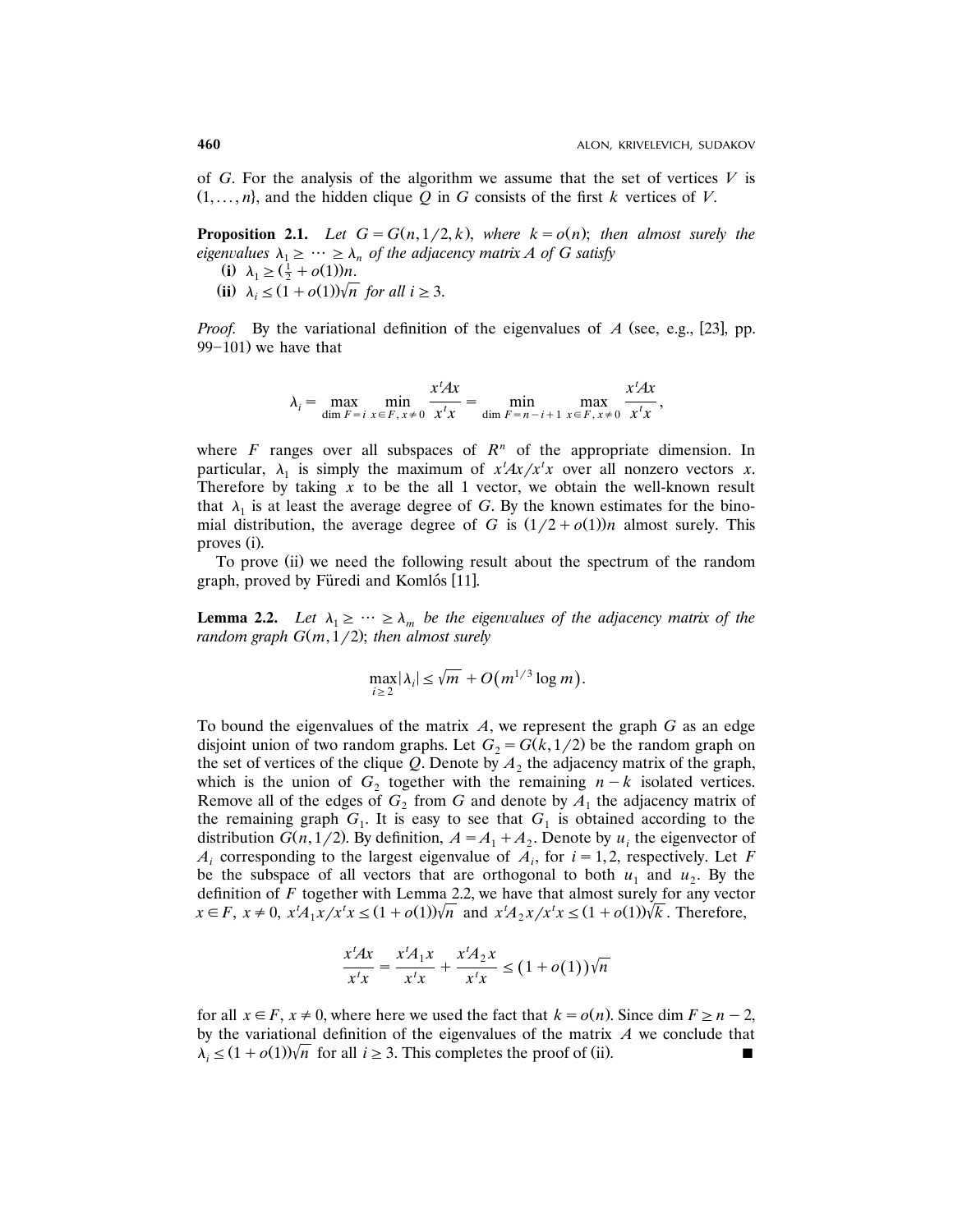FINDING A LARGE HIDDEN CLIQUE IN A RANDOM GRAPH **461**

The crucial observation for the analysis of the algorithm is that the eigenvector  $v<sub>2</sub>$  has most of its weight on the clique. To show this we exhibit a vector *z* whose first *k* coordinates are considerably larger than the rest of the coordinates and prove that it is close to the second eigenvector of *A*. Let  $z = (z_i, 1 \le i \le n)$  be the vector defined by  $z_i = n - k$  if  $i \le k$  and  $z_i = -k$  otherwise. We denote by  $||x||$  the  $l_2$ -norm of a vector *x*.

**Proposition 2.3.** In the above notation almost surely there exists a vector  $\delta = (\delta_i, \delta_j)$  $1 \le i \le n$ , *satisfying*  $\|\delta\|^2 \le (1/60) \|z\|^2$  *so that*  $z - \delta$  *is collinear with the second eigenvector*  $v_2$  *of* A.

*Proof.* We use the following lemma.

**Lemma 2.4.** *Almost surely*  $||(A - (k/2)I)z||^2 \leq (\frac{1}{4} + o(1))n^3k$ .

Before proving the lemma, we apply it to deduce the existence of  $\delta$  as above. Let  $z = c_1 v_1 + \dots + c_n v_n$  be the representation of *z* as a linear combination of the eigenvectors  $v_i$ . We show that the coefficients  $c_1, c_3, \ldots, c_n$  are small compared to  $||z||$ . Indeed,  $(A - (k/2)I)z = \sum_{i=1}^{n} c_i(\lambda_i - k/2)v_i$  and thus

$$
\left\| \left(A - \frac{k}{2}I\right)z \right\|^2 = \sum_{i=1}^n c_i^2 \left(\lambda_i - \frac{k}{2}\right)^2
$$
  
\n
$$
\geq (1 + o(1)) \left(\frac{k}{2} - \sqrt{n}\right)^2 \sum_{i \neq 2} c_i^2,
$$
 (1)

where the last inequality follows from Proposition 2.1, whose assertion holds, as  $k = o(n)$ . Define  $\delta = c_1v_1 + c_3v_3 + \cdots + c_nv_n$ . By (1) and Lemma 2.4 it follows that

$$
\|\delta\|^2 = \sum_{i \neq 2} c_i^2 \le (1 + o(1)) \frac{n^3 k}{(k - 2\sqrt{n})^2} < \frac{1}{60} k n(n - k) = \frac{1}{60} \|z\|^2,
$$

where here we used the fact that  $k \ge 10\sqrt{n}$ . On the other hand,  $z - \delta = c_2v_2$  is collinear with  $v_2$ . . Because the contract of the contract of the contract of the contract of the contract of the contract of the c

Note that the above discussion supplies an estimate of the second eigenvalue of A. Indeed,  $||z||^2 - ||\delta||^2 = c_2^2 \ge (59/60) ||z||^2$ . By substituting this inequality into (1) we obtain, using Lemma 2.4, that

$$
\left(\frac{1}{4}+o(1)\right)n^3k \ge c_2^2\left(\lambda_2-\frac{k}{2}\right)^2 \ge \frac{59}{60}kn(n-k)\left(\lambda_2-\frac{k}{2}\right)^2 \ge \frac{2}{3}kn^2\left(\lambda_2-\frac{k}{2}\right)^2.
$$

This implies that  $(\lambda_2 - k/2)^2 \le n/2$ , thus proving the following corollary.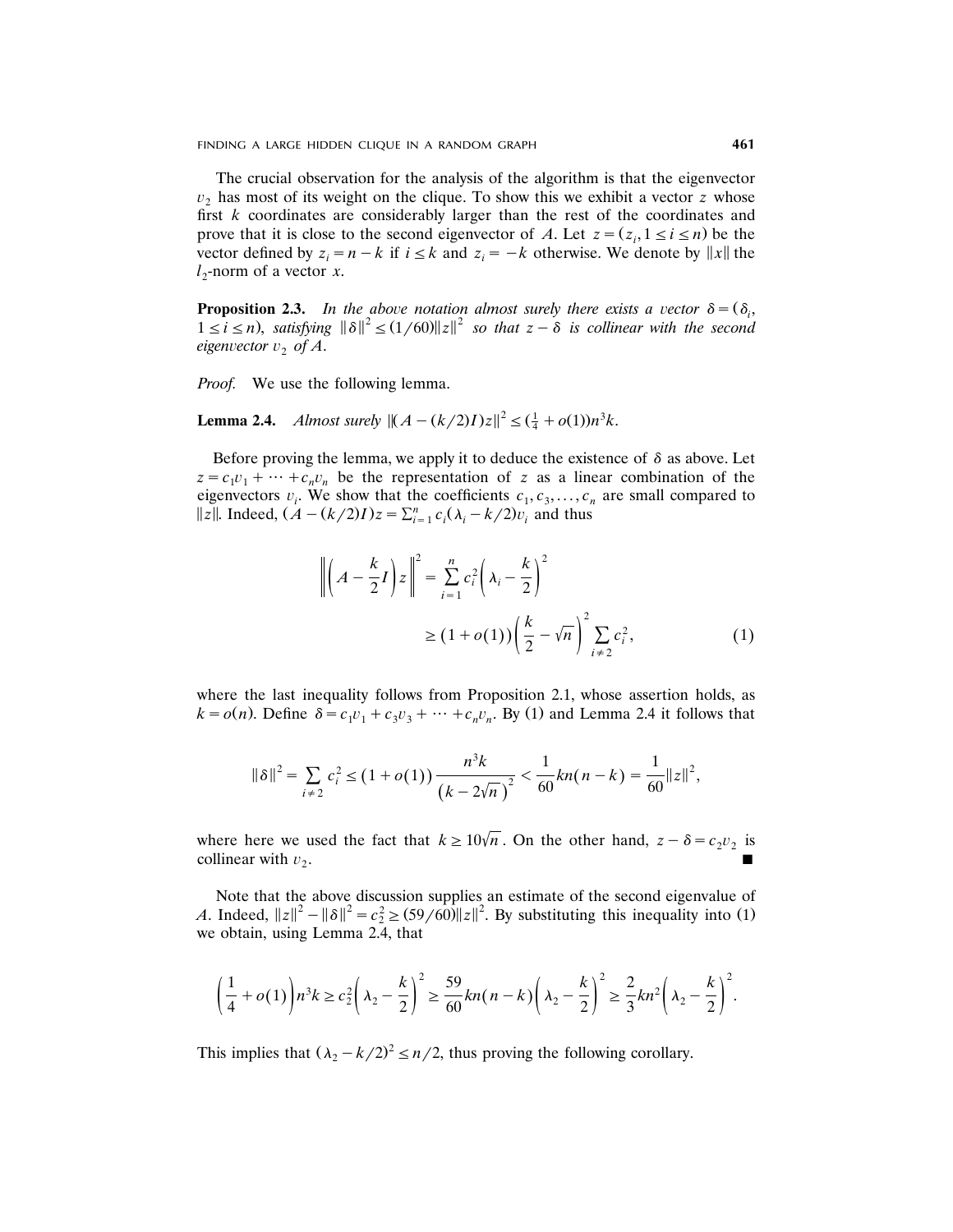**Corollary 2.5.** *The second eigenvalue of the matrix A almost surely satisfies the following inequality*:

$$
\frac{k}{2} - \sqrt{\frac{n}{2}} \le \lambda_2 \le \frac{k}{2} + \sqrt{\frac{n}{2}}.
$$

*In particular, when*  $k \ge 10\sqrt{n}$ ,  $\lambda_2$  *is much bigger than*  $\lambda_i$  *for all*  $i \ge 3$ .

*Proof of Lemma* 2.4. Let  $(A - (k/2)I)z = (t_1, t_2, ..., t_n)$ . Denote by  $B(m, p)$  the binomial distribution with parameters *m* and *p*. By the definition of the matrix *A*, we have that the random variable  $t_i$  is given by

$$
t_i = \begin{cases} \left(\frac{k}{2} - 1\right)(n - k) - kY_i, & 1 \le i \le k\\ \frac{k^2}{2} + (n - k)X_i - kY_i, & k + 1 \le i \le n, \end{cases}
$$

where  $X_i$  is a binomially distributed random variable  $B(k, 1/2)$ , and  $Y_i$  is a binomially distributed random variable  $B(n-k, 1/2)$  for  $i \le k$ , and  $B(n-k-1)$ ,  $1/2$ ) for  $i > k$ . Using the standard estimates for binomial distributions (see, e.g., [4], Appendix A) we get that almost surely  $Y_i = (n - k)/2 + O(\sqrt{n \log n})$  for all  $1 \le i \le k$ . Therefore almost surely,  $t_i = -(n-k) + O(k\sqrt{n \log n})$  for all  $i \le k$ . *k* 2  $\sum_{i=1}^{k} t_i^2 = O(k(k\sqrt{n \log n})^2) = O(k^3 n \log n) = o(n^3 k)$ . To bound the remaining  $\sum_{i=k+1}^{n} t_i^2$  we first modify the expression for  $t_i$  in the following way:

$$
t_i = (n-k)\left(X_i - \frac{k}{2}\right) - k\left(Y_i - \frac{n-k-1}{2} - \frac{k+1}{2}\right).
$$

Then  $\sum_{i=k+1}^{n} t_i^2$  can be written as  $S_1 + S_2 + S_3$ , where

$$
S_1 = (n - k)^2 \sum_{i = k + 1}^{n} \left( X_i - \frac{k}{2} \right)^2,
$$
  
\n
$$
S_2 = k^2 \sum_{i = k + 1}^{n} \left( Y_i - \frac{n - k - 1}{2} - \frac{k + 1}{2} \right)^2
$$
  
\n
$$
S_3 = -2k(n - k) \sum_{i = k + 1}^{n} \left( X_i - \frac{k}{2} \right) \left( Y_i - \frac{n - k - 1}{2} - \frac{k + 1}{2} \right).
$$

Applying again the standard estimates for binomial distributions, we get that almost surely,  $X_i = k/2 + O(\sqrt{k \log k})$  and  $Y_i = (n - k - 1)/2 + O(\sqrt{n \log n})$ . for  $i \ge k + 1$ . This implies that  $S_2 = O(k^2(n-k)n \log n) = o(n^3k)$  and  $S_3 =$  $O(k(n-k)(n-k)\sqrt{k \log k} \sqrt{n \log n}) = o(n^3k)$ .

It remains to bound  $S_1$ . By the definition of  $X_i$ ,  $X_i - k/2$  for  $i > k$  can be viewed as the sum of  $k$  independent random variables, each taking values  $1/2$  and  $-1/2$  with equal probability. This implies that the expected value of  $(X_i - k/2)^2$  is  $k/4$  and the expected value of  $(X_i - k/2)^4$  is  $O(k^2)$ . Note that  $X_i$  and  $X_j$  are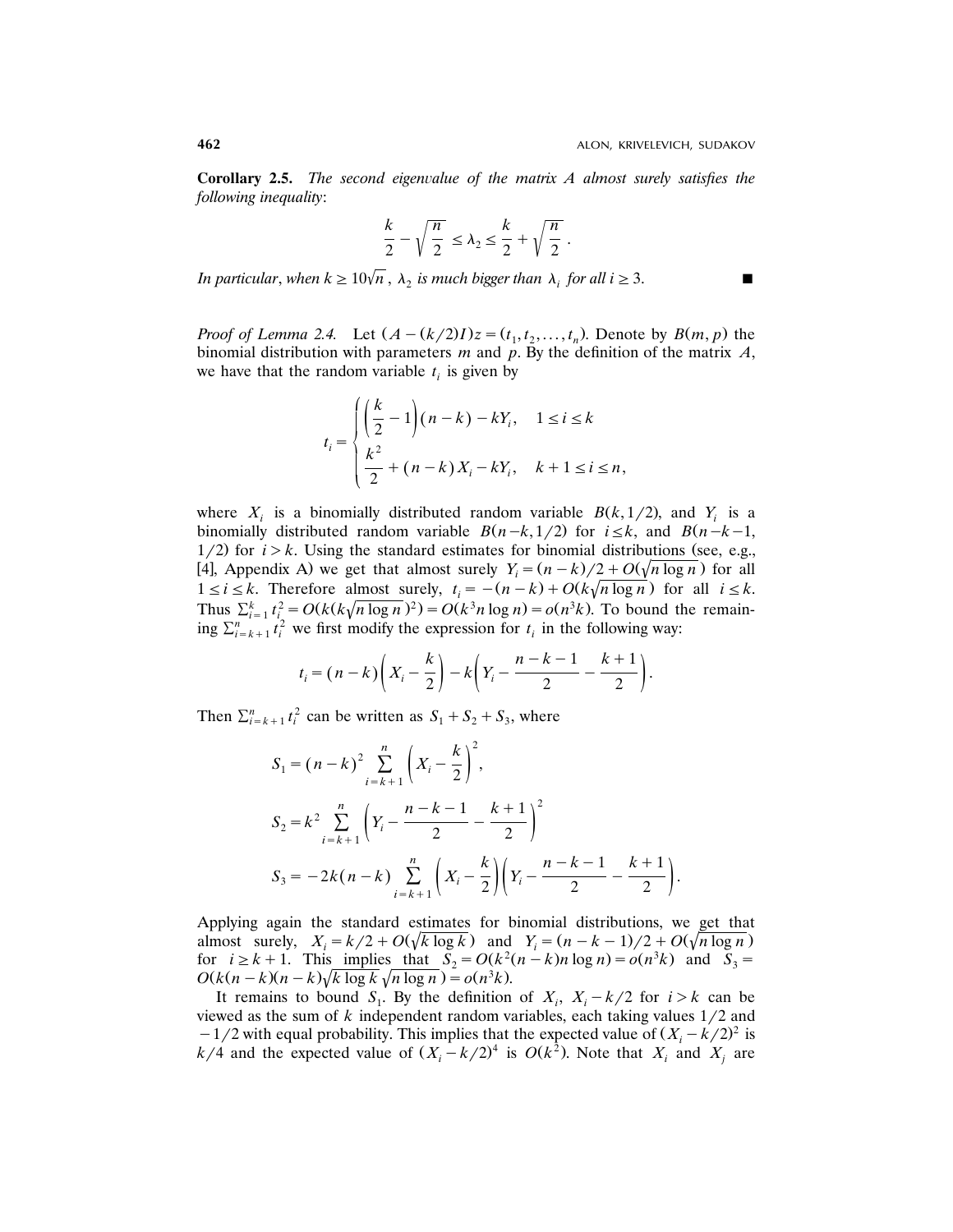independent random variables for  $i \neq j$ , since they correspond to the edges going from two different vertices of  $G$  to the clique. Thus the expected value  $\mu$  of  $\sum_{i=k+1}^{n} (X_i - k/2)^2$  is  $\mu = (n-k)k/4$ , and its variance is equal to the sum of the variances, which is  $O(k^2(n-k)) = o(\mu^2)$ . Therefore by Chebyshev's Inequality we obtain that almost surely,  $S_1 = (1 + o(1))(n - k)^2 \mu = (1/4 + o(1))n^3k$ . This completes the proof of Lemma 2.4.

Let the normalized second eigenvector of *A* be  $v_2 = (a_i, 1 \le i \le n)$ . Note that by Corollary 2.5 it is unique almost surely. Recall that in the algorithm, *W* is the set of indices that correspond to the *k* largest values of  $|a_i|, 1 \le i \le n$ . We use Proposition 2.3 to show that almost surely  $|W \cap \{1, \ldots, k\}| \ge 5k/6$ , thus proving that at least  $5/6$  of the *k* largest (in absolute value) coordinates of the second eigenvector correspond to the vertices of the clique. Note that one gets the same set of indices W for every  $\alpha v_2$ ,  $\alpha \neq 0$ . Consider  $c_2 v_2 = z - \delta$  from Proposition 2.3,where  $\|\delta\|^2 \leq$  $(1/60)kn^2$ . The number of coordinates of  $\delta$  that are greater in absolute value than  $n/3$  is at most  $k/6$ . Since the coordinates of  $c_2 v_2$  are  $z_i - \delta_i$  and  $z_1 = \cdots = z_k =$  $n-k$ ,  $z_{k+1} = \cdots = z_n = -k$ , we conclude that at least  $k - k_1$  of the first *k* coordinates of  $c_2v_2$  are greater than  $n-k-n/3 > n/2$ , and at least  $n-k-k_2$  of the last  $n-k$  coordinates are, at most,  $k+n/3\leq n/2$ , where  $k_1+k_2\leq k/6$ . This implies that  $|W \cap \{1, \ldots, k\}| \ge 5k/6$ .

To finish the proof of the correctness of the algorithm, we show that every vertex outside the clique is almost surely adjacent to less than  $3k/4$  vertices of *W*. Indeed, every edge outside the clique appears in  $G(n, 1/2, k)$  randomly and independently with probability  $1/2$ . Thus all vertices outside the clique are adjacent, almost surely, to at most  $(1 + o(1))k/2$  vertices of the clique. Since *W* has at most  $k - 5k/6 = k/6$  vertices not in the clique, it follows that, almost surely, each vertex not in the clique has, at most,  $(1 + o(1))k/2 + k/6 < 3k/4$  neighbors in *W*. This guarantees that in stage 2 of the algorithm we choose only vertices of the clique, and choose all of them because every vertex of the planted clique is adjacent to at least  $5k/6$  vertices of *W*, as shown above.

#### **2.3. Reducing the Constant**

The main idea in improving the performance of Algorithm A is to consider the subgraph of *G* induced on the set  $V_1 \subset V$  of all common neighbors of some fixed number of vertices in the clique *Q*. Doing this, we achieve two goals simultaneously. First,  $G[V_1]$  still contains a clique of almost the same size k; second, since our graph is random,  $V_1$  is much smaller than *V*. Thus we improve the ratio between the clique and the size of the graph and can now use the algorithm A. For any subset  $S \subset V$  we define  $N^*(S) = \{v \in V \setminus S : vu \in E(G) \text{ for all } u \in S\}.$ 

*Algorithm B.*

Input: A graph  $G = (V, E)$  from the distribution  $G(n, 1/2, k)$  with  $k = c\sqrt{n}$ . 1. Define  $s = 2[\log_2(10/c)] + 2$ . 2. For all subsets  $S \subset V$ ,  $|S| = s$  do begin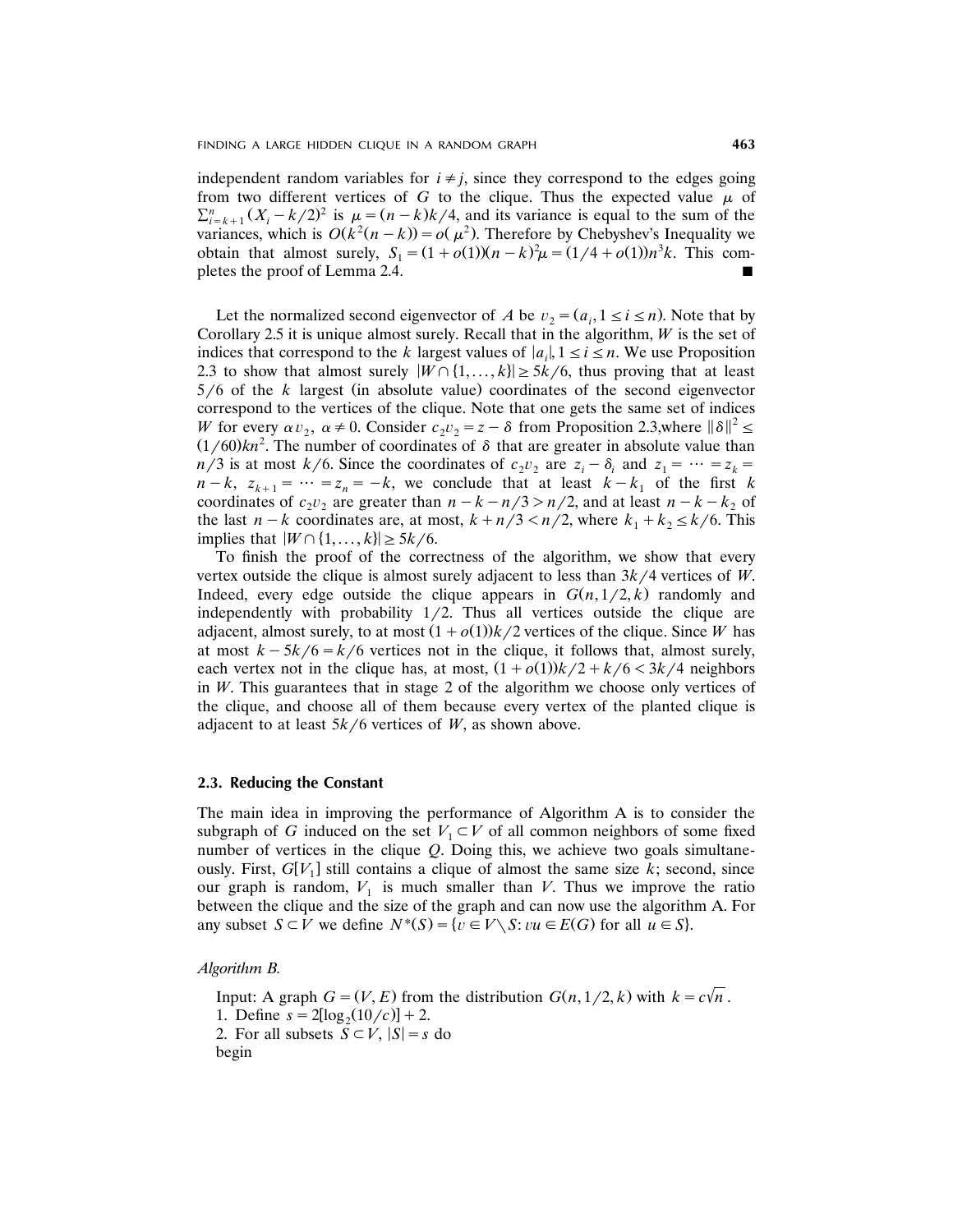3. Run the Algorithm A on the induced subgraph  $G[N^*(S)]$  and denote by  $Q<sub>S</sub>$  the resulting set.

4. If  $Q_S \cup S$  is a clique of size *k*, then  $Q = Q_S \cup S$  and go to 6.

end

5. Take Q to be an arbitrary *k*-subset of *V*.

6. Output: The subset  $Q \subset V$ .

We claim that for any fixed *c*, Algorithm B almost surely produces the hidden clique. To prove this let us first observe that for any fixed subset  $S \subset V$  of size  $|S| = s$ , the cardinality of  $N^*(S)$  in the random graph  $G(n, 1/2)$  is a binomially distributed random variable with parameters  $n - s$  and  $1/2<sup>s</sup>$ . Thus, almost surely,  $|N^*(S)| = (1 + o(1))n/2^s$  for all subsets of vertices of size *s* in  $G(n, 1/2)$ . The addition of a clique of size *k* can increase  $|N^*(S)|$  only by, at most,  $k-s$ . Therefore  $|N^*(S)| = (1 + o(1))n/2^s$  almost surely also in  $G(n, 1/2, k)$ .

Since Algorithm B checks all of the subsets of *V* of size *s*, in some step it will reach a subset  $S$ ,  $|S| = s$ , which belongs to the clique *Q*. At this iteration we almost surely get the hidden clique. Indeed, for a fixed subset *S* of the clique,  $|S| = s$ , and a fixed  $N^*(S)$ , the induced subgraph  $G[N^*(S)]$  can be treated as a truly random graph  $G(N^*(S), 1/2, k - s)$ . This is because one can generate  $G[N^*(S)]$  as follows: first choose a clique *Q* and fix a subset *S* of size *s* in it; then expose the edges from *S* to  $V \setminus S$  thus fixing  $N^*(S)$ , and then expose all of the edges inside  $N^*(S)$ . We have  $|N^*(S)| = (1 + o(1))n/2^s$ , and  $G[N^*(S)]$  contains a clique of size  $k - s = (1 + o(1))k$ . By our choice of *s*, the size of the hidden clique satisfies  $k-s \geq 10\sqrt{N^*(S)}$ . This guarantees that at this iteration the algorithm A will find the clique  $Q \setminus S$  and proves the correctness of Algorithm B.

## **3. CONCLUDING REMARKS**

We described a polynomial time algorithm that finds, almost surely, the unique clique of size *k* in  $G(n, 1/2, k)$  for  $k \ge \Omega(\sqrt{n})$ . The obvious challenge that remains is to design efficient algorithms that work, almost surely, for smaller values of *k*. If  $k = n^{1/2 - \epsilon}$  for some fixed  $\epsilon > 0$ , even the problem of finding a clique of size at least  $(1+\epsilon)\log_2 n$  in  $G(n,1/2, k)$ , suggested in [14], is open and seems to require new ideas.

Another interesting version of this problem was suggested by Saks [21]. Suppose *G* is a graph on *n* vertices that has been generated either according to the distribution  $G(n, 1/2)$  or according to the distribution  $G(n, 1/2, k)$  for, say,  $k =$  $n^{0.49}$ . It is then obvious that an all-powerful prover can convince a polynomial time verifier deterministically that, almost surely, *G* has been generated according to the distribution  $G(n, 1/2, k)$  (if indeed that was the case). To do so, he simply presents the clique to the verifier. However, suppose *G* has been generated according to the distribution  $G(n, 1/2)$ . Can the prover convince the verifier (without using randomness, of course) that this is the case, almost surely? At the moment we cannot design such a protocol if  $k = o(\sqrt{n})$  (while for  $k \ge \Omega(\sqrt{n})$ ) the verifier can clearly convince himself, using Algorithm B..

The spectral properties of a graph encode some detailed structural information on it. The ability to compute the eigenvectors and eigenvalues of a graph in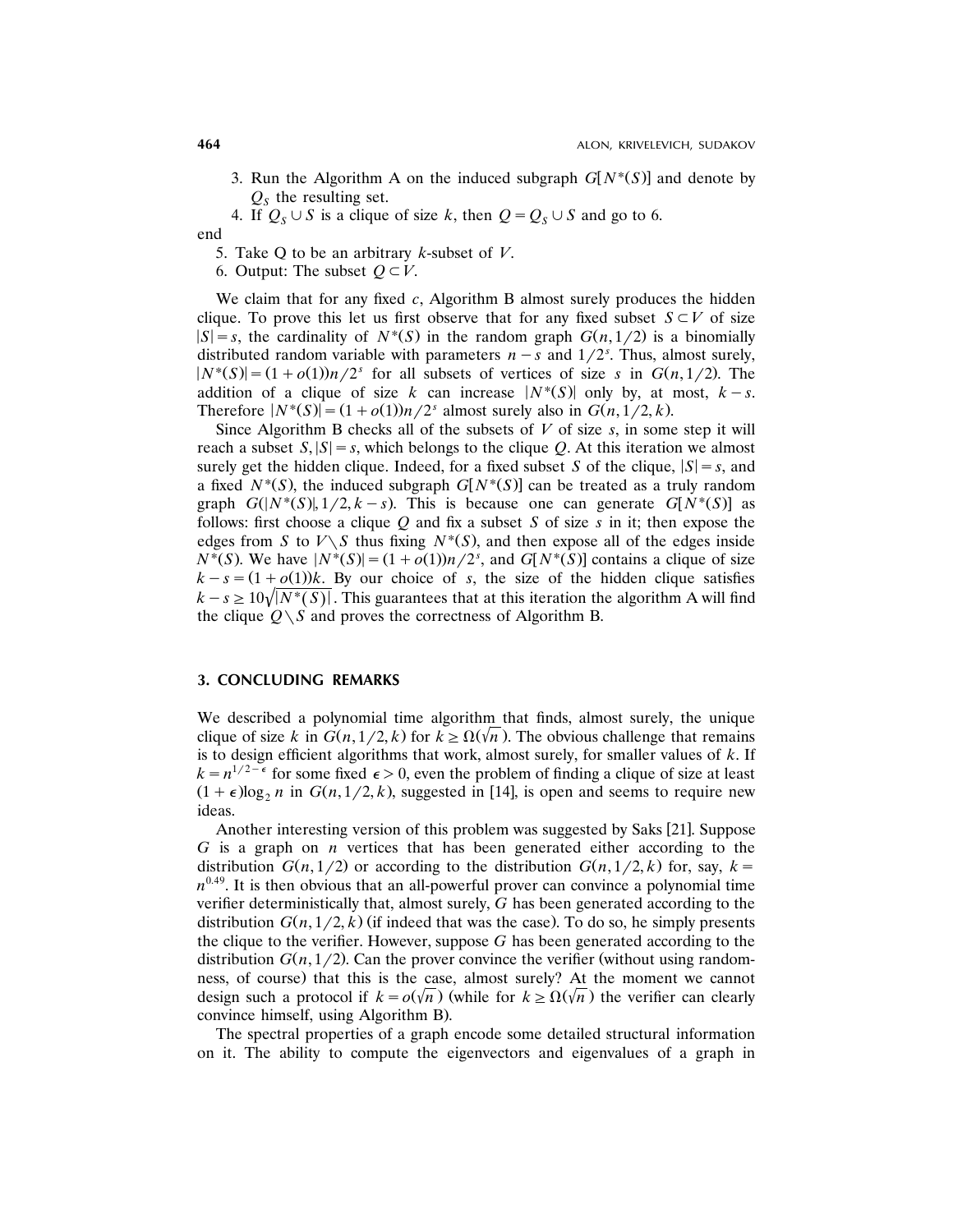FINDING A LARGE HIDDEN CLIQUE IN A RANDOM GRAPH **465**

polynomial time provides a powerful algorithmic tool, which has already found several applications (see, e.g.,  $[2]$ ,  $[7]$ ,  $[22]$ ). The spectral approach, and the techniques developed here, may well have additional algorithmic applications in the future.

### **REFERENCES**

- [1] N. Alon and R. B. Boppana, The monotone circuit complexity of Boolean functions, *Combinatorica*, **7**, 1–22 (1987).
- [2] N. Alon and N. Kahale, A spectral technique for coloring random 3-colorable graphs, *Proceedings of the Twenty*-*sixth Annual ACM Symposium on Theory of Computing*, 1994, pp. 346-355 (also: *SIAM J. Comput*. **26**, 1733-1748 (1997)).
- [3] N. Alon and N. Kahale, Approximating the independence number via the  $\theta$ -function, *Math. Programming*, **80**, 253-264 (1998).
- [4] N. Alon and J. Spencer, *The Probabilistic Method*, Wiley, New York, 1992.
- [5] A. Arora, C. Lund, R. Motwani, M. Sudan, and M. Szegedy, Proof verification and intractability of approximation problems, *Proceedings of the Thirty*-*third IEEE FOCS*, 1992, pp. 14-23.
- [6] A. Arora and S. Safra, Probabilistic checking of proofs: A new characterization of NP, *Proceedings of the Thirty-Third IEEE FOCS*, 1992, pp. 2-13.
- [7] R. Boppana, Eigenvalues and graph bisection: An average case analysis, *Proceedings of the Twenty-Eighth IEEE FOCS*, 1987, pp. 280-285.
- [8] R. Boppana and M. M. Halldórsson, Approximating maximum independent sets by excluding subgraphs, *BIT*, **32**, 180-196 (1996).
- [9] U. Feige, S. Goldwasser, L. Lovász, S. Safra, and M. Szegedy, Approximating clique is almost NP-complete, *Proceedings of the Thirty-Second IEEE FOCS*, 1991, pp. 2–12.
- [10] A. Frieze and C. McDiarmid, Algorithmic theory of random graphs, *Random Structures and Algorithms*, **10**, 5-42 (1997).
- [11] Z. Füredi and J. Komlós, The eigenvalues of random symmetric matrices, *Combinatorica*, 1, 233-241 (1981).
- w x 12 G. Grimmett and C. McDiarmid, On colouring random graphs, *Math*. *Proc*. *Cam*. *Phil*. *Soc.*, 77, 313-324 (1975).
- [13] J. Håstad, Clique is hard to approximate within  $n^{1-\epsilon}$ , *Proceedings of the Thirty-Seventh IEEE FOCS*, 1996, pp. 627-636.
- w x 14 M. Jerrum, Large cliques elude the Metropolis process, *Random Structures and Algorithms*, 3, 347–359 (1992).
- w x 15 A. Juels and M. Peinado, Hiding cliques for cryptographic security, *Proceedings of the Ninth Annual ACM-SIAM SODA*, 1998, pp. 678-684.
- [16] R. M. Karp, Reducibility among combinatorial problems, in *Complexity of Computer Computations*, R. E. Miller and J. W. Thatcher, Eds., Plenum Press, New York, 1972, pp.  $85-103$ .
- w x 17 R. M. Karp, Probabilistic analysis of some combinatorial search problems, in *Algorithms and Complexity*: *New Directions and Recent Results*, J. F. Traub, Ed., Academic Press, New York, 1976, pp.  $1-19$ .
- [18] L. Kučera, Expected complexity of graph partitioning problems, *Discrete Appl. Math.*, **57**, 193-212 (1995).